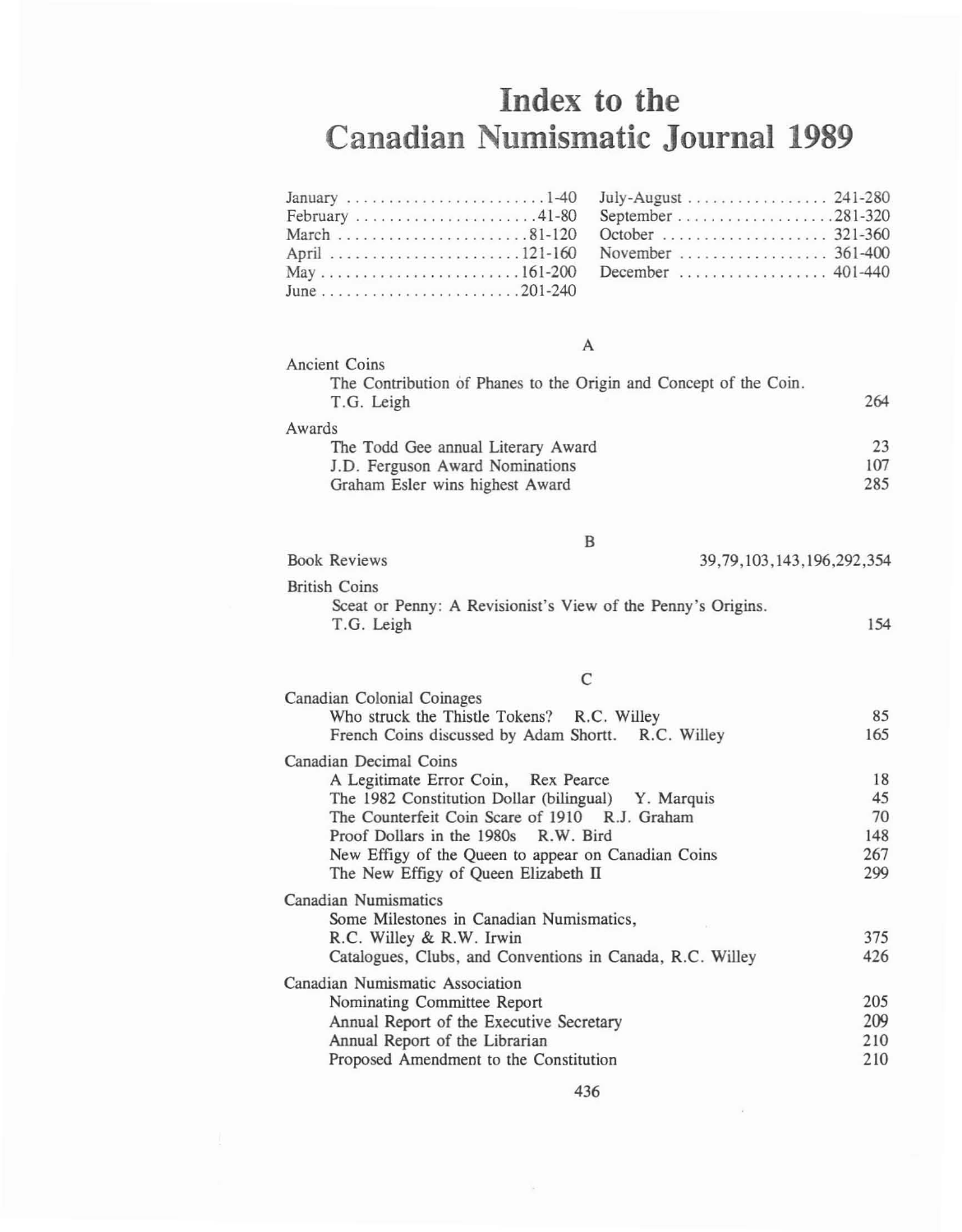| 1989 C.N.A. Educational Forums<br>Minutes of the 1989 Annual General Meeting<br>Honour Rolls: 25 and 35 Years' Continuous Membership<br>C.N.A. Convention one of the best ever<br><b>Convention Pictures</b><br>Balance Sheet and Income Statement | 220<br>226<br>268,269<br>333<br>356, 384, 397<br>398 |
|----------------------------------------------------------------------------------------------------------------------------------------------------------------------------------------------------------------------------------------------------|------------------------------------------------------|
| Coin Collecting<br>Some Suggestions on What to collect, J.H. Remick<br>CBC and Royal Canadian Mint participate in new CBC Television Show<br><b>Street Cents</b>                                                                                   | 371<br>380<br>380                                    |
| Coin Week Canada<br>An open Letter on Coin Week Canada, Dan Bailey                                                                                                                                                                                 | 153                                                  |
| D<br>Dealer Directory                                                                                                                                                                                                                              | 35,72,96,144,193,239,278,330,394,432                 |
| Die-Sinkers<br>L.E.C. Hill<br>Pressed Metal Products Ltd.,                                                                                                                                                                                         | 390                                                  |
| E<br>Editor's Page (From the Editor)                                                                                                                                                                                                               | 4, 44, 84, 124, 164, 204, 244, 284, 325, 365, 405    |
| 28,57,100,133,186,207,255,312,336,382,412<br>Executive Secretary's page<br>Ex Libris                                                                                                                                                               | 77,225,303                                           |
| F                                                                                                                                                                                                                                                  |                                                      |
| Ferguson Foundation<br>New Governors appointed to the Foundation                                                                                                                                                                                   | 308,350                                              |
| Finds and Hoards<br>The Coins of Quebec's Place Royale, P. Moogk                                                                                                                                                                                   | 246                                                  |
| G<br>Gold Still Universal Medium of Exchange<br>Canada Used Most Gold for Coinage in 1988                                                                                                                                                          | 433<br>434                                           |
| Η<br>Historical Lists, Ron Herneshen                                                                                                                                                                                                               | 30,60,94,138,270,301,427                             |
| J<br>The International Society of Jeton Collectors                                                                                                                                                                                                 | 327                                                  |
| L<br>Letters to the Editor                                                                                                                                                                                                                         | 34,326                                               |
| 437                                                                                                                                                                                                                                                |                                                      |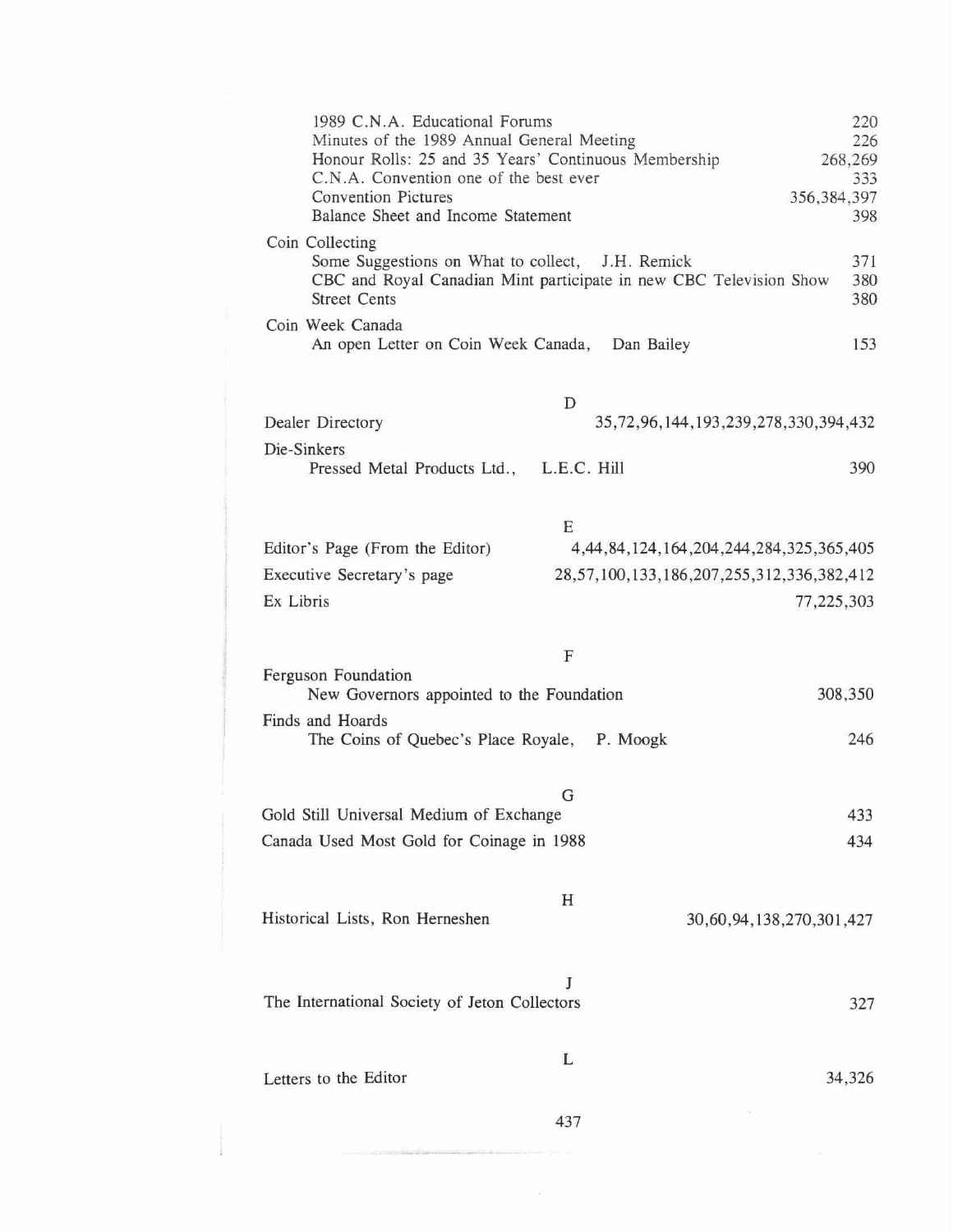| The Official Education Medal of the Right Honourable Jeane Sauve,<br>5<br>Freeman Clowery<br>Host Medal of the XVIth Olympic Winter Games A. Driega<br>17<br>An additional London Jubilee Medal, T. Leitch<br>24<br>37<br>New Brunswick Provincial Flag on 1989 Canada Medal, J.H. Remick<br>51<br>Collecting Medallions, Jeff Fournier<br>Tokens and Medals issued by the Societe Numismatique de Quebec,<br>62<br>J.H. Remick<br>108<br>The Beaver Club of London and its Medal, R. Burry<br>A Medal for the Millenary of the Orthodox Faith in the Ukraine,<br>J.H. Remick<br>134<br>Coin Week Canada Personal Medals,<br>135<br>J.H. Remick<br>142<br>Papal Visit Medals, Jeff Fournier<br>A Listing of Issuers of Personalized C.N.A. Convention Medals,<br>131<br>J.H. Remick<br>188,212,275,304<br>Medals of Northern Ontario. Jeff Fournier<br>The Design of the 1989 C.N.A. Convention Medal J. Remick<br>222<br>A Medal for the 150th Anniversary of the first recorded Baseball Game,<br>232<br>J.H. Remick<br>251<br>A Canadian Medal from the Anti-Leoprosy Campaign, D.F. Morr<br>286<br>Medals of the Royal Visit of 1939, R.C. Willey<br>331<br>How do you price a Medal?, Jeff Fournier<br>334<br>The 25th Anniversary of the Cape Breton Coin Club, J.H. Remick<br>Saskatchewan Sanatorium Medallions, C. Tannahill<br>367<br>381<br>Christmas Medals for 1989<br>387<br>The Brotherhood of Saint Eloi, J.H. Remick<br>A Souvenir Medal of Boucherville's Festival P. Brouillette<br>391<br>392<br>Jeton Souvenir des Fetes de Boucherville, P. Brouillette<br>415<br>Philatelic Medals, Dale Spiers<br>429<br>A Souvenir Medal in Honour of Gen. Brock<br>A Medal for the 80th Anniversary of the Stone Cross on Grosse Isle,<br>Quebec, J.H. Remick<br>418<br>Miscellaneous<br>Numismatica from a Yukon Ghost Town, B.J. Denman<br>90<br>The Anticosti Token Re-examined, M. Curry<br>272<br>Masonic Pennies<br>406 | Medals |  |
|-----------------------------------------------------------------------------------------------------------------------------------------------------------------------------------------------------------------------------------------------------------------------------------------------------------------------------------------------------------------------------------------------------------------------------------------------------------------------------------------------------------------------------------------------------------------------------------------------------------------------------------------------------------------------------------------------------------------------------------------------------------------------------------------------------------------------------------------------------------------------------------------------------------------------------------------------------------------------------------------------------------------------------------------------------------------------------------------------------------------------------------------------------------------------------------------------------------------------------------------------------------------------------------------------------------------------------------------------------------------------------------------------------------------------------------------------------------------------------------------------------------------------------------------------------------------------------------------------------------------------------------------------------------------------------------------------------------------------------------------------------------------------------------------------------------------------------------------------------------------------------------------------------------------------------------------|--------|--|
|                                                                                                                                                                                                                                                                                                                                                                                                                                                                                                                                                                                                                                                                                                                                                                                                                                                                                                                                                                                                                                                                                                                                                                                                                                                                                                                                                                                                                                                                                                                                                                                                                                                                                                                                                                                                                                                                                                                                         |        |  |
|                                                                                                                                                                                                                                                                                                                                                                                                                                                                                                                                                                                                                                                                                                                                                                                                                                                                                                                                                                                                                                                                                                                                                                                                                                                                                                                                                                                                                                                                                                                                                                                                                                                                                                                                                                                                                                                                                                                                         |        |  |
|                                                                                                                                                                                                                                                                                                                                                                                                                                                                                                                                                                                                                                                                                                                                                                                                                                                                                                                                                                                                                                                                                                                                                                                                                                                                                                                                                                                                                                                                                                                                                                                                                                                                                                                                                                                                                                                                                                                                         |        |  |
|                                                                                                                                                                                                                                                                                                                                                                                                                                                                                                                                                                                                                                                                                                                                                                                                                                                                                                                                                                                                                                                                                                                                                                                                                                                                                                                                                                                                                                                                                                                                                                                                                                                                                                                                                                                                                                                                                                                                         |        |  |
|                                                                                                                                                                                                                                                                                                                                                                                                                                                                                                                                                                                                                                                                                                                                                                                                                                                                                                                                                                                                                                                                                                                                                                                                                                                                                                                                                                                                                                                                                                                                                                                                                                                                                                                                                                                                                                                                                                                                         |        |  |
|                                                                                                                                                                                                                                                                                                                                                                                                                                                                                                                                                                                                                                                                                                                                                                                                                                                                                                                                                                                                                                                                                                                                                                                                                                                                                                                                                                                                                                                                                                                                                                                                                                                                                                                                                                                                                                                                                                                                         |        |  |
|                                                                                                                                                                                                                                                                                                                                                                                                                                                                                                                                                                                                                                                                                                                                                                                                                                                                                                                                                                                                                                                                                                                                                                                                                                                                                                                                                                                                                                                                                                                                                                                                                                                                                                                                                                                                                                                                                                                                         |        |  |
|                                                                                                                                                                                                                                                                                                                                                                                                                                                                                                                                                                                                                                                                                                                                                                                                                                                                                                                                                                                                                                                                                                                                                                                                                                                                                                                                                                                                                                                                                                                                                                                                                                                                                                                                                                                                                                                                                                                                         |        |  |
|                                                                                                                                                                                                                                                                                                                                                                                                                                                                                                                                                                                                                                                                                                                                                                                                                                                                                                                                                                                                                                                                                                                                                                                                                                                                                                                                                                                                                                                                                                                                                                                                                                                                                                                                                                                                                                                                                                                                         |        |  |
|                                                                                                                                                                                                                                                                                                                                                                                                                                                                                                                                                                                                                                                                                                                                                                                                                                                                                                                                                                                                                                                                                                                                                                                                                                                                                                                                                                                                                                                                                                                                                                                                                                                                                                                                                                                                                                                                                                                                         |        |  |
|                                                                                                                                                                                                                                                                                                                                                                                                                                                                                                                                                                                                                                                                                                                                                                                                                                                                                                                                                                                                                                                                                                                                                                                                                                                                                                                                                                                                                                                                                                                                                                                                                                                                                                                                                                                                                                                                                                                                         |        |  |
|                                                                                                                                                                                                                                                                                                                                                                                                                                                                                                                                                                                                                                                                                                                                                                                                                                                                                                                                                                                                                                                                                                                                                                                                                                                                                                                                                                                                                                                                                                                                                                                                                                                                                                                                                                                                                                                                                                                                         |        |  |
|                                                                                                                                                                                                                                                                                                                                                                                                                                                                                                                                                                                                                                                                                                                                                                                                                                                                                                                                                                                                                                                                                                                                                                                                                                                                                                                                                                                                                                                                                                                                                                                                                                                                                                                                                                                                                                                                                                                                         |        |  |
|                                                                                                                                                                                                                                                                                                                                                                                                                                                                                                                                                                                                                                                                                                                                                                                                                                                                                                                                                                                                                                                                                                                                                                                                                                                                                                                                                                                                                                                                                                                                                                                                                                                                                                                                                                                                                                                                                                                                         |        |  |
|                                                                                                                                                                                                                                                                                                                                                                                                                                                                                                                                                                                                                                                                                                                                                                                                                                                                                                                                                                                                                                                                                                                                                                                                                                                                                                                                                                                                                                                                                                                                                                                                                                                                                                                                                                                                                                                                                                                                         |        |  |
|                                                                                                                                                                                                                                                                                                                                                                                                                                                                                                                                                                                                                                                                                                                                                                                                                                                                                                                                                                                                                                                                                                                                                                                                                                                                                                                                                                                                                                                                                                                                                                                                                                                                                                                                                                                                                                                                                                                                         |        |  |
|                                                                                                                                                                                                                                                                                                                                                                                                                                                                                                                                                                                                                                                                                                                                                                                                                                                                                                                                                                                                                                                                                                                                                                                                                                                                                                                                                                                                                                                                                                                                                                                                                                                                                                                                                                                                                                                                                                                                         |        |  |
|                                                                                                                                                                                                                                                                                                                                                                                                                                                                                                                                                                                                                                                                                                                                                                                                                                                                                                                                                                                                                                                                                                                                                                                                                                                                                                                                                                                                                                                                                                                                                                                                                                                                                                                                                                                                                                                                                                                                         |        |  |
|                                                                                                                                                                                                                                                                                                                                                                                                                                                                                                                                                                                                                                                                                                                                                                                                                                                                                                                                                                                                                                                                                                                                                                                                                                                                                                                                                                                                                                                                                                                                                                                                                                                                                                                                                                                                                                                                                                                                         |        |  |
|                                                                                                                                                                                                                                                                                                                                                                                                                                                                                                                                                                                                                                                                                                                                                                                                                                                                                                                                                                                                                                                                                                                                                                                                                                                                                                                                                                                                                                                                                                                                                                                                                                                                                                                                                                                                                                                                                                                                         |        |  |
|                                                                                                                                                                                                                                                                                                                                                                                                                                                                                                                                                                                                                                                                                                                                                                                                                                                                                                                                                                                                                                                                                                                                                                                                                                                                                                                                                                                                                                                                                                                                                                                                                                                                                                                                                                                                                                                                                                                                         |        |  |
|                                                                                                                                                                                                                                                                                                                                                                                                                                                                                                                                                                                                                                                                                                                                                                                                                                                                                                                                                                                                                                                                                                                                                                                                                                                                                                                                                                                                                                                                                                                                                                                                                                                                                                                                                                                                                                                                                                                                         |        |  |
|                                                                                                                                                                                                                                                                                                                                                                                                                                                                                                                                                                                                                                                                                                                                                                                                                                                                                                                                                                                                                                                                                                                                                                                                                                                                                                                                                                                                                                                                                                                                                                                                                                                                                                                                                                                                                                                                                                                                         |        |  |
|                                                                                                                                                                                                                                                                                                                                                                                                                                                                                                                                                                                                                                                                                                                                                                                                                                                                                                                                                                                                                                                                                                                                                                                                                                                                                                                                                                                                                                                                                                                                                                                                                                                                                                                                                                                                                                                                                                                                         |        |  |
|                                                                                                                                                                                                                                                                                                                                                                                                                                                                                                                                                                                                                                                                                                                                                                                                                                                                                                                                                                                                                                                                                                                                                                                                                                                                                                                                                                                                                                                                                                                                                                                                                                                                                                                                                                                                                                                                                                                                         |        |  |
|                                                                                                                                                                                                                                                                                                                                                                                                                                                                                                                                                                                                                                                                                                                                                                                                                                                                                                                                                                                                                                                                                                                                                                                                                                                                                                                                                                                                                                                                                                                                                                                                                                                                                                                                                                                                                                                                                                                                         |        |  |
|                                                                                                                                                                                                                                                                                                                                                                                                                                                                                                                                                                                                                                                                                                                                                                                                                                                                                                                                                                                                                                                                                                                                                                                                                                                                                                                                                                                                                                                                                                                                                                                                                                                                                                                                                                                                                                                                                                                                         |        |  |
|                                                                                                                                                                                                                                                                                                                                                                                                                                                                                                                                                                                                                                                                                                                                                                                                                                                                                                                                                                                                                                                                                                                                                                                                                                                                                                                                                                                                                                                                                                                                                                                                                                                                                                                                                                                                                                                                                                                                         |        |  |
|                                                                                                                                                                                                                                                                                                                                                                                                                                                                                                                                                                                                                                                                                                                                                                                                                                                                                                                                                                                                                                                                                                                                                                                                                                                                                                                                                                                                                                                                                                                                                                                                                                                                                                                                                                                                                                                                                                                                         |        |  |
|                                                                                                                                                                                                                                                                                                                                                                                                                                                                                                                                                                                                                                                                                                                                                                                                                                                                                                                                                                                                                                                                                                                                                                                                                                                                                                                                                                                                                                                                                                                                                                                                                                                                                                                                                                                                                                                                                                                                         |        |  |
|                                                                                                                                                                                                                                                                                                                                                                                                                                                                                                                                                                                                                                                                                                                                                                                                                                                                                                                                                                                                                                                                                                                                                                                                                                                                                                                                                                                                                                                                                                                                                                                                                                                                                                                                                                                                                                                                                                                                         |        |  |
|                                                                                                                                                                                                                                                                                                                                                                                                                                                                                                                                                                                                                                                                                                                                                                                                                                                                                                                                                                                                                                                                                                                                                                                                                                                                                                                                                                                                                                                                                                                                                                                                                                                                                                                                                                                                                                                                                                                                         |        |  |
|                                                                                                                                                                                                                                                                                                                                                                                                                                                                                                                                                                                                                                                                                                                                                                                                                                                                                                                                                                                                                                                                                                                                                                                                                                                                                                                                                                                                                                                                                                                                                                                                                                                                                                                                                                                                                                                                                                                                         |        |  |
|                                                                                                                                                                                                                                                                                                                                                                                                                                                                                                                                                                                                                                                                                                                                                                                                                                                                                                                                                                                                                                                                                                                                                                                                                                                                                                                                                                                                                                                                                                                                                                                                                                                                                                                                                                                                                                                                                                                                         |        |  |
|                                                                                                                                                                                                                                                                                                                                                                                                                                                                                                                                                                                                                                                                                                                                                                                                                                                                                                                                                                                                                                                                                                                                                                                                                                                                                                                                                                                                                                                                                                                                                                                                                                                                                                                                                                                                                                                                                                                                         |        |  |
|                                                                                                                                                                                                                                                                                                                                                                                                                                                                                                                                                                                                                                                                                                                                                                                                                                                                                                                                                                                                                                                                                                                                                                                                                                                                                                                                                                                                                                                                                                                                                                                                                                                                                                                                                                                                                                                                                                                                         |        |  |
|                                                                                                                                                                                                                                                                                                                                                                                                                                                                                                                                                                                                                                                                                                                                                                                                                                                                                                                                                                                                                                                                                                                                                                                                                                                                                                                                                                                                                                                                                                                                                                                                                                                                                                                                                                                                                                                                                                                                         |        |  |
|                                                                                                                                                                                                                                                                                                                                                                                                                                                                                                                                                                                                                                                                                                                                                                                                                                                                                                                                                                                                                                                                                                                                                                                                                                                                                                                                                                                                                                                                                                                                                                                                                                                                                                                                                                                                                                                                                                                                         |        |  |

N

| Numismatics                                    |  |
|------------------------------------------------|--|
| Numismatic Maxims for Collectors, Howland Wood |  |

| Paper Money                             |                                         |     |
|-----------------------------------------|-----------------------------------------|-----|
| Dominion of Canada Fractional Currency, | V. Snell & R.W. Irwin                   | 259 |
| The Last Canadian \$1 Bank Note         |                                         | 343 |
| Canadian \$1 Tribute                    |                                         | 344 |
| From the President                      | 3,43,83,123,163,203,243,283,323,363,403 |     |

438